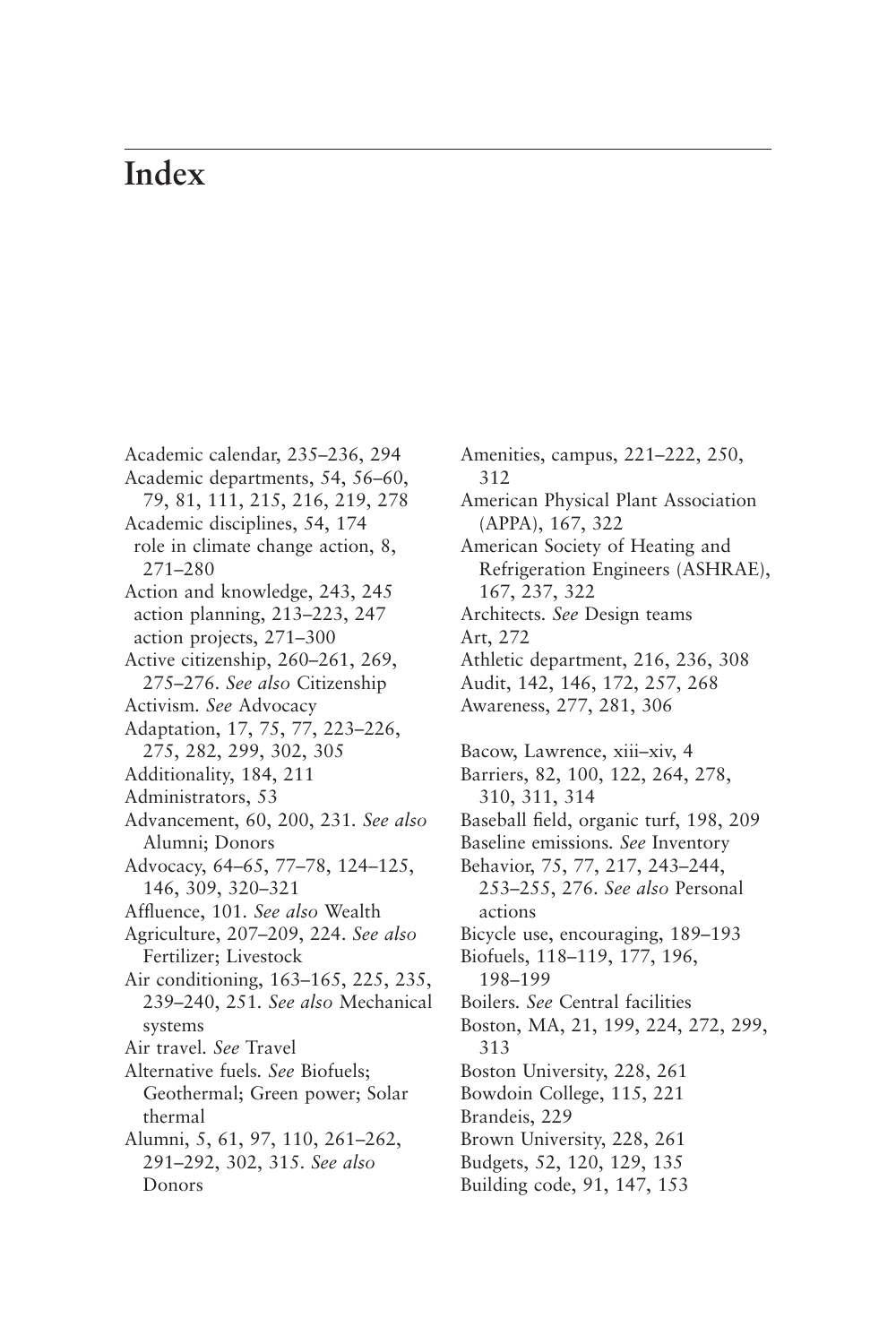Buildings, 109–175*. See also* Construction; Design teams; Policy; Risk aesthetics, 135, 268 curators of, 174, 269 energy use of, 110, 148, 223 envelope, 71, 112, 137, 147–148 existing, 113, 140–143 new, 113, 125–140, 308 (*see also* Construction) that teach, 111, 174 use and performance policies for, 236–240 users of, 123–124, 132, 146, 158, 162, 255, 308 (*see also* Behavior; Personal action) Burlington, VT, 220 Business, 82, 97, 232–233, 272, 302, 313*. See also* Travel response to climate change, 2, 7, 233, 272 California, 118, 169

Campaigns, information, 269 Campus Climate Challenge, 63 Capital investment*. See* Investment Carbon dioxide, 7, 14, 30, 31*. See also* Greenhouse gases Carbon sequestration, 207, 209 Carbon trading, 77, 210–212, 232*. See also* Offsets Carbon Trust, 36 Carnegie Mellon University, 24, 341 Carpooling, 73, 189–193, 305 Central facilities, 163–166 CERES, 97, 232–233 Challenges, 10, 48, 61, 66, 101–103, 189, 201, 225, 281, 310, 330 Champion*. See* Advocacy Chicago Climate Exchange, 36, 209, 211–212 Cities for Climate Protection, 21 Citizenship, 4, 223, 248, 260–261, 265, 269, 302 Civil society, 5 Clark University, 225

Classrooms, 271–300 Clean Development Mechanism, 18, 20 Client, for student projects, 282–296 Climate altering gases*. See* Greenhouse gases Climate change attitudes toward, 7 causes of, 7, 16 communicating about, 15, 16, 34, 273 definition of, 13–18 economic implications, 275 effects of, 1, 2, 14, 17 global nature of, 1, 2, 18, 19, 21, 47, 224 poverty and, 274 science, 15, 17, 22, 224, 226, 273, 284, 298, 315 system delay, 15, 243–244 understanding of, 224, 243–244, 273–277, 319–325 urgency of, 8, 16, 315 wealth and (*see* Wealth) Climate neutral, 44, 47, 106, 185, 215 Climate Neutral Network, 36 Climate science, 224, 273, 298 Climate Trust, 210 Coal, 28, 214, 245 Cogeneration*. See* Combined Heat and Power Collaboration, 5, 56, 59, 60, 100, 129, 136, 138, 278, 280, 303, 310 College of Charleston, 24 College of the Atlantic, 46, 130, 185 Combined Heat and Power, 76, 165–166, 225, 291 Commissioning, 135, 139, 154, 172–173, 308 Committees, 66, 105, 280–281 Community, 11, 51, 71, 126, 302 colleges, 27, 119, 120 norms, 248, 263 Compact fluorescent lightbulbs, 249, 255, 260, 268. *See also* Lighting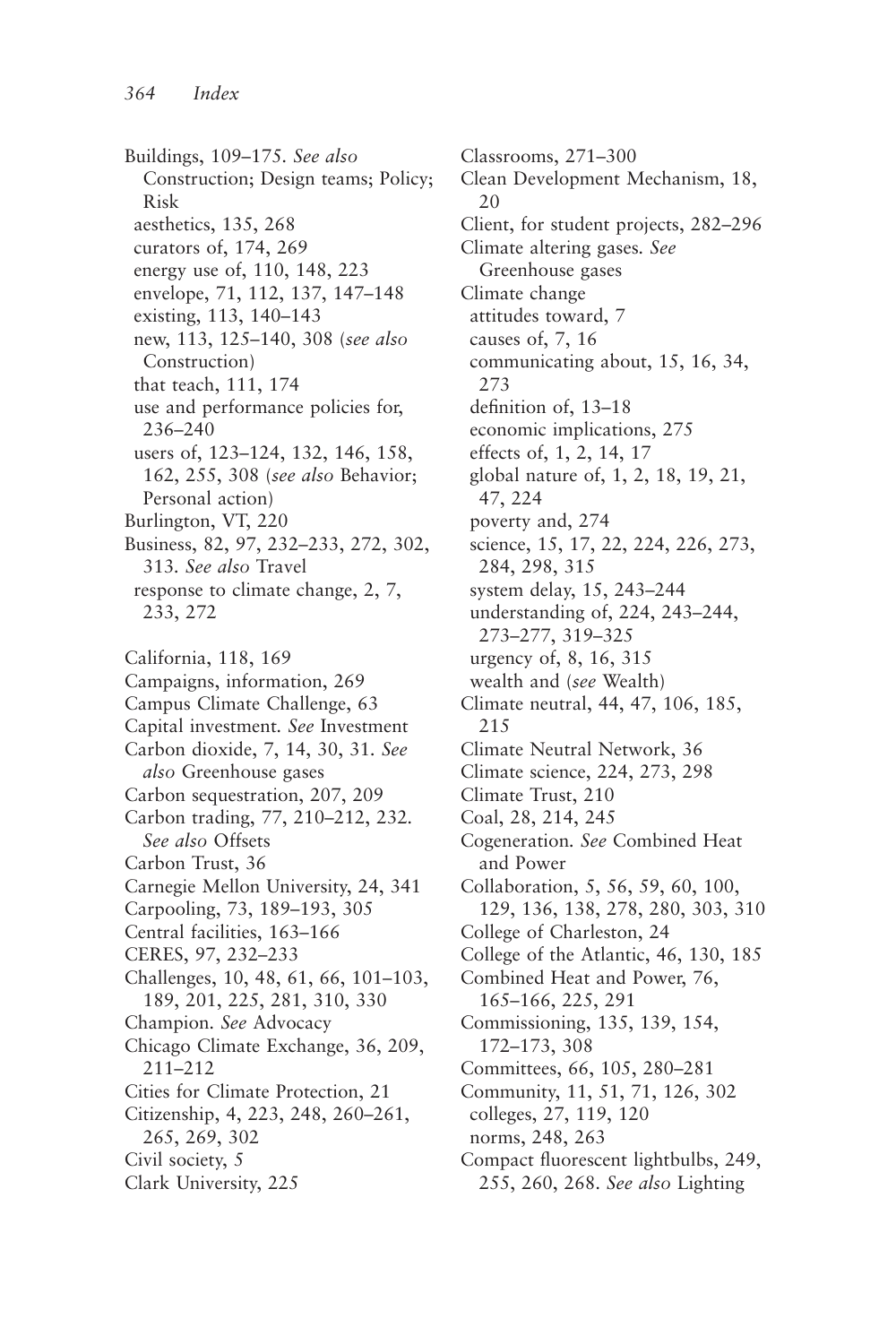Composting, 30, 202–203, 317 Compressed natural gas (CNG), 196, 199 Computers, 60, 161–163, 187–188, 216–217, 240, 249, 250–255, 260, 267, 336 Connecticut College, 23, 24, 26, 63 Construction, 33, 37, 41, 52, 54–57, 61, 72, 78, 87, 89, 93, 112–140, 168, 169, 178*. See also* Buildings; Commissioning; Risk; Standards documents, 137–138 integrated design, 108, 136 personnel, 79, 87, 120–121 (*see also* Collaboration; Design teams) Consumption, 312 Contests, 61, 62, 266 Contractors, 138, 154 Contracts, 72, 73, 171, 184–187, 233, 240–241, 310*. See also* Purchasing Controls, 153, 154, 157. *See also* Energy management systems; Lighting; Occupancy sensors Copiers. *See* Photocopiers Cornell University, 24, 63 Cost, 84–85, 129, 130*. See also* Budgets; Life cycle Cost-benefit analysis, 287, 293, 298*. See also* Life cycle Curriculum, 52, 56, 216–217, 273, 305*. See also* Faculty; Student projects; Teaching Dartmouth College, 62, 237, 263 Data, collection by students, 285–287 Daylight, 153, 168 Deans, 54 Decision makers, 6, 7, 36, 42, 51–63 Decision making, 5, 51, 52, 63, 65–66, 71–74, 79, 109, 119–125, 128–129, 232 Deferred maintenance*. See* Maintenance Deliveries, 201–202

Demonstration projects*. See* Pilot projects Dental clinics, emissions from, 210 Deregulation, 56, 179–181 Design-build, 130*. See also* Construction Design development, 136 Design process, 135–140 Design teams, 121, 308*. See also* Engineers fees, 131 selection of, 132–135 Developing countries, 17, 19–20, 22 Development*. See* Advancement DiBiaggio, John, 4 Diesel, 196, 199, 241*. See also* Biofuels Dining services, 160–161, 186, 205–206, 336 Direct emissions, 33, 71, 178, 327–328*. See also* Inventory Disease, 3, 279 Distributed power, 225, 227, 302, 311 Divestment, 97, 232, 233*. See also* CERES; Shareholder activism Do it in the dark*. See* Contests Donors, 44, 61, 63, 79, 97, 110, 185 Double counting, 211 Dual flush toilets, 276 Dupont, 7 Eastern Canadian Premiers. *See* New England Governors/Eastern Canadian Premiers Eastern Connecticut State University, 119, 140 Economics, and climate change, 176, 275, 279 Economy, 2, 18, 48, 102 Eco-Reps, 61, 216, 263–265 Education planning, 234–235 Efficiency*. See* Energy efficiency

Electricity, 34, 181–184, 214, 226–227, 245, 274*. See also* Green Power; Energy efficiency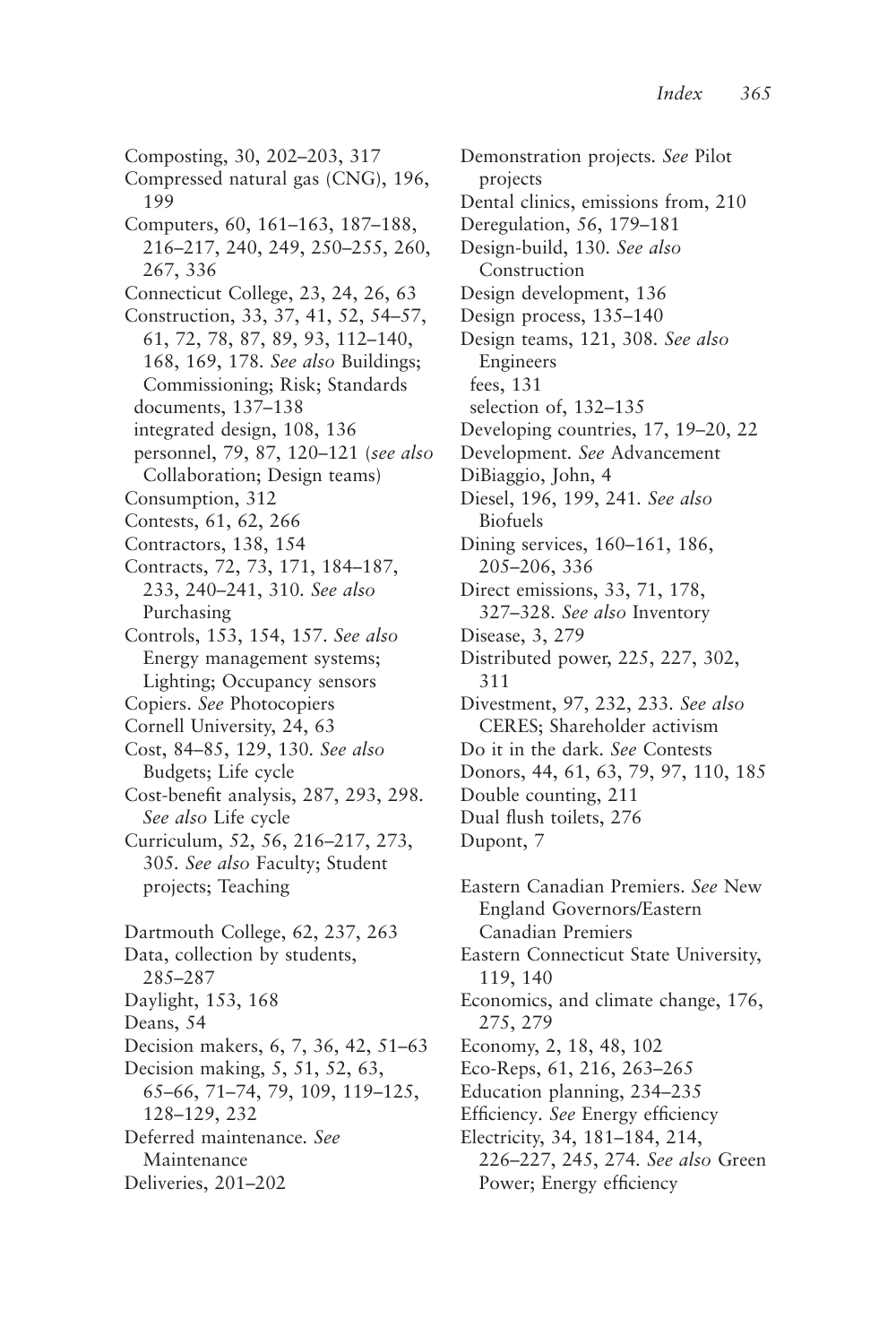Electricity (cont.) demand, 117 deregulation, 56, 179–181 generation, 179–185 grid, 181–184, 226–227 purchasing, 179–186 reliability of, 56, 66, 97, 165, 219, 221, 227–228 Electric vehicles, 193–194, 197–198, 260, 312 Emergency planning, 226–227 Emissions, 177, 300, 331–333 offsets, 210–212 primary (*see* Direct emissions) secondary (*see* Indirect emissions) transportation, 188–202 upstream (*see* Indirect emissions) Emory University, 169, 273 Endowment, 7, 8, 9, 26–27, 44, 52–53, 97, 232–234*. See also* CERES Energy*. See* Audit; Electricity; Emissions; Energy loan fund; Goals, Life cycle; Master plan; Models; Policy audits, 172, 268 conservation, 231, 264 cost, 72, 130, 186, 224 demand, 41, 165, 224, 226, 231 department of, 99, 246 efficient appliances, 187, 205, 246, 267 reliability, 65, 97, 165, 274 systems, 228, 294 use, 276 Energy efficiency, 9, 28, 29, 39, 55–56, 75–76, 112–115, 138, 142, 166, 172, 187, 233–234, 267–268 Energy loan fund, 68, 90, 96, 99–100, 233–234 Energy management system, 157*. See also* Controls Energy Manager, 55, 80, 125, 282, 294–295 Energy policy*. See* Policy campus, 274 U.S., 274, 302–304, 311

Energy Service Companies (ESCO), 98–99, 141 Energy Star, 73, 94, 142, 170, 173, 187, 205, 218, 240–241, 251, 263, 267, 269, 310 Engineers, 121, 133, 134, 175*. See also* Mechanical systems Environment, health, and safety, 73, 83, 84 Environmental Protection Agency, 70, 245, 247 Climate Leaders Program, 21 Greenhouse Gas Calculator, 247 Green Lights, 48, 90 Target Finder, 128 Equity, 279, 303 European Union, 232 Evaluation, 9, 217–219, 291, 294, 298. *See also* Measurement Expectations, 146, 294, 308 Facilities department*. See* Buildings; Construction; Decision makers; Maintenance; Policy; Staff investment, 231 personnel, 55, 105, 121–123, 141

planning, 230–231

Faculty, 5, 46, 56–60, 81, 228, 247–248, 267, 302, 313, 315*. See also* Curriculum; Research; Student Projects; Teaching committees, 59–60, 280–281 development program, 216, 272–276, 300 Federal Energy Management

Program, 171

Fertilizer, 208–209

Fiduciary responsibility, 97, 232

Financial planning, 231–234

Flooding, 224

Food, 3, 179, 206, 224, 246, 263, 301, 312

Food waste, 34

Forest management, 207. *See also* Trees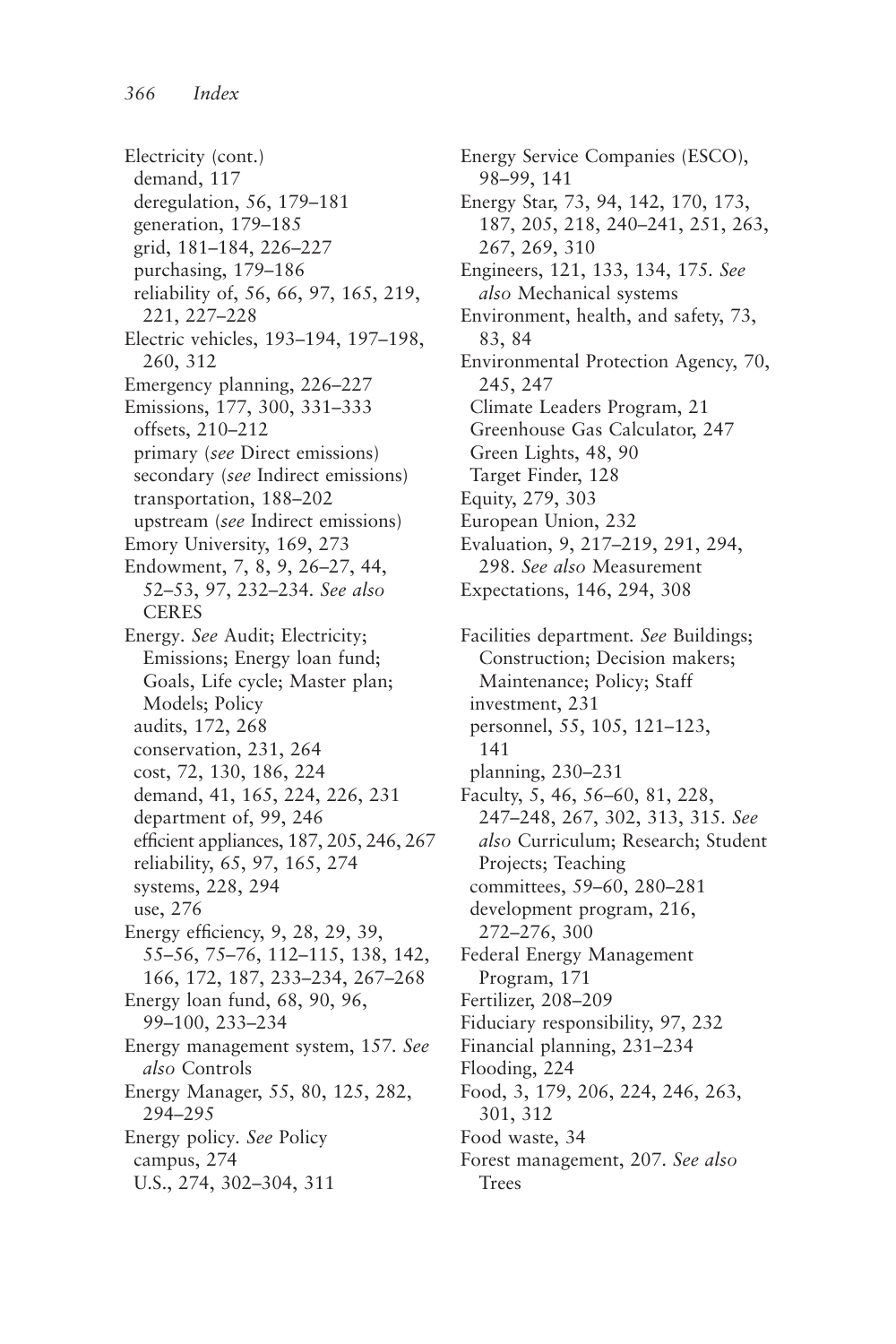Fossil fuel, 199–180, 230, 301–304, 311, 314 Foundations, 309 Henry P. Kendall Foundation, 98 Kresge Foundation, 231, 309 Rockefeller Brothers Fund, 98 Framework Convention on Climate Change, 18 Fuel cells, 113, 225–227 Fuel switching, 29, 75, 76–77, 113, 115, 219 Full cost accounting, 100–101. *See also* Life cycle Fume hoods, 83, 157, 158, 339. *See also* Laboratories Funding, 95–101, 114, 185, 305. *See also* Budgets; Energy loan fund Gelbspan, Ross, 261, 277 Generators, 226 Geographic Information Systems (GIS), 288, 296 Geothermal, 118, 338 Global warming*. See* Climate change Global warming potential, 30, 207, 301, 317–318 Gloucester, MA, 21 Goals, 5, 9, 34, 37, 42–49, 54, 71, 86, 87, 106, 107, 120, 214–216, 219–221, 234, 281, 297, 305 of buildings, 127–128, 135, 170 Goldstein, Larry, 231 Green buildings*. See* High performance buildings Green-e, 183 Green energy certificates*. See* Renewable energy, certification Greenhouse gases, 2, 14, 28–31*. See also* Carbon dioxide; Climate change; Global warming potential sources of, 28–31, 33, 109, 304, 317–318 Greenhouse gas inventory*. See* Inventory Green power, 61, 75, 76, 115–119, 181–186, 213, 220, 233, 301. *See*

*also* Biofuels; Geothermal; Hydro power; Wind power Green purchasing*. See* Purchasing Green tags*. See* Renewable energy, certification Growth, 43, 47, 56 Gymnasiums, 152 Hadley Centre, 245 Halogen lamps, 150–152, 241, 251. *See also* Lighting Harvard, 198, 229, 243 Harvard School of Public Health, 60 Havlick, Spenser, 189–192 Heaters, space, 81, 123, 146, 237, 239 Heat exchange, 156, 160, 164 Heating*. See* Central facilities; Mechanical systems Heat pumps, 118, 155 High performance buildings, 104, 167–174, 220, 323–324*. See also* Collaboration; Construction; Design teams; Questions Home and work connections, 273, 275–276, 302 Hot water. *See* Solar thermal; Water Hurricanes, 1, 17, 235–236, 244 HVAC*. See* Mechanical systems Hybrid vehicles, 194–197, 241, 260, 286, 312. *See also* Vehicles Hydro power, 29, 39, 180 Incentives, 81–82, 302 Incremental approach, 47–48, 309 Indirect emissions, 33, 41, 178, 328–329. *See also* Inventory Individual action. *See* Personal actions Innovation, 17, 275, 301 Institutional memory, 296–297 Institutional research, 304 Insulation, 90, 113, 136, 146, 276 Insurance industry, 2, 223, 272 Interdisciplinary approach, 271–272, 278–279, 298, 309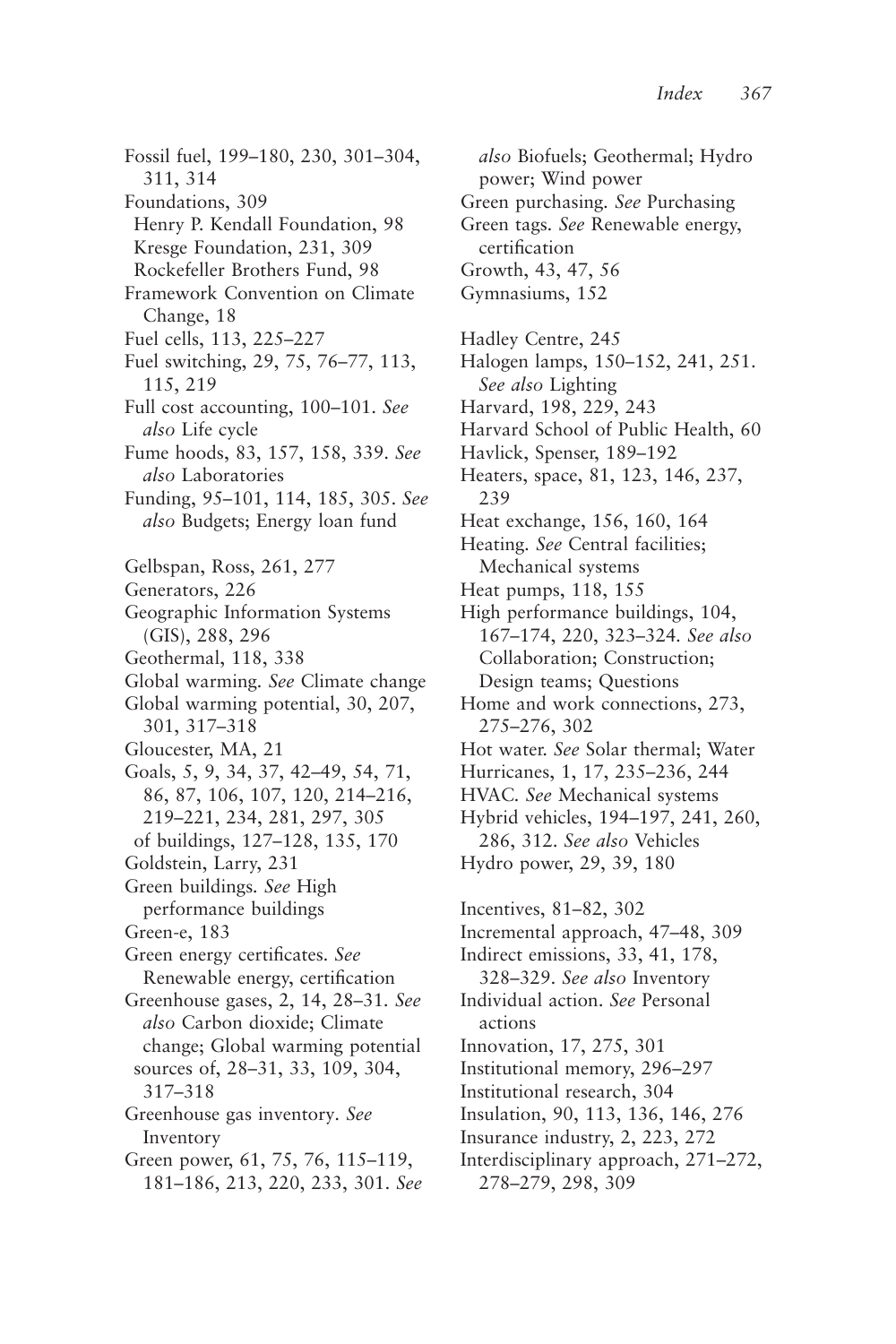Intergovernmental Panel on Climate Change (IPCC), 2, 3, 15, 57, 299, 302 International Council for Local Environmental Initiatives, 21 Inventory, 8, 33–42, 111, 202, 214–215, 217, 281, 305, 327–330*. See also* Emissions benefits of, 35 interpreting, 36 limitations, 39–40 personal, 247 Tufts, 37–41 Investment, 47, 52, 63, 72, 111, 112, 126, 219, 231–234, 272 planning, 232–233, 234 Investments of the university*. See* Endowment Ivy Council, 221 Jacobs, Fran, 217 Johns Hopkins, 228 Kilowatt-hour, 114 King County, WA, 21 Knowledge, 245, 258–259, 315 limits of, 107, 288, 300 Kollmuss, Anja, 265 Kyoto Protocol, 4, 6, 8, 10, 18, 19, 20, 37, 42, 43, 46, 275, 298, 305 Laboratories, 60, 112, 158–160*. See also* Fume hoods Landfill, 202–203 Lawn mower, 196 Leadership, 4, 65–66, 97, 302 Leadership in Energy and Environmental Design (LEED), 128, 133, 138, 139, 140, 168–170, 261, 304, 341–342 Learning*. See* Curriculum; Student projects; Teaching laboratory, 4, 235, 271, 292, 294, 315 problem-based, 213, 281

Legacy, 110, 219 Legislatures, 54 Lewis and Clark College, 210 Library, 149 Life cycle, 33, 73, 96, 119, 128, 130–131, 137, 179, 187–188, 202, 206, 230–231, 310 Lighting, 148–153, 255, 305 chandeliers, 151, 216, 255, 268 control of, 152–153, 216 halogen lighting, 150–152, 241, 251 task lighting, 151 Livestock, emissions from, 207–208 Loan funds*. See* Energy loan fund Local sourcing, 206, 276, 312 Lovins, Amory, 43, 137 Maine, 116 Maintenance, 113, 130, 142, 152, 156, 164, 173, 186, 206, 230–231, 312 Manure, 207–208 Massachusetts, 99, 117, 178, 120, 224, 241 Massachusetts Maritime Academy, 118 Massachusetts Technology Collaborative, 310 Master plan, 61, 71–72, 78, 214, 219–231, 305 Meadows, Donella, 260 Measurement, 34, 48, 157, 158, 304*. See also* Inventory; Models; Monitoring benchmarking buildings, 173 metering, 49, 82, 100, 158, 292 Mechanical systems, 86, 89, 129, 131, 132, 154–159, 171, 230, 257, 288. *See also* Commissioning; Energy efficiency; Fume hoods; Laboratories; Models; Rightsizing; Standards Medford, MA, 21, 69, 198 Media*. See* Public relations Medical school, emissions from, 210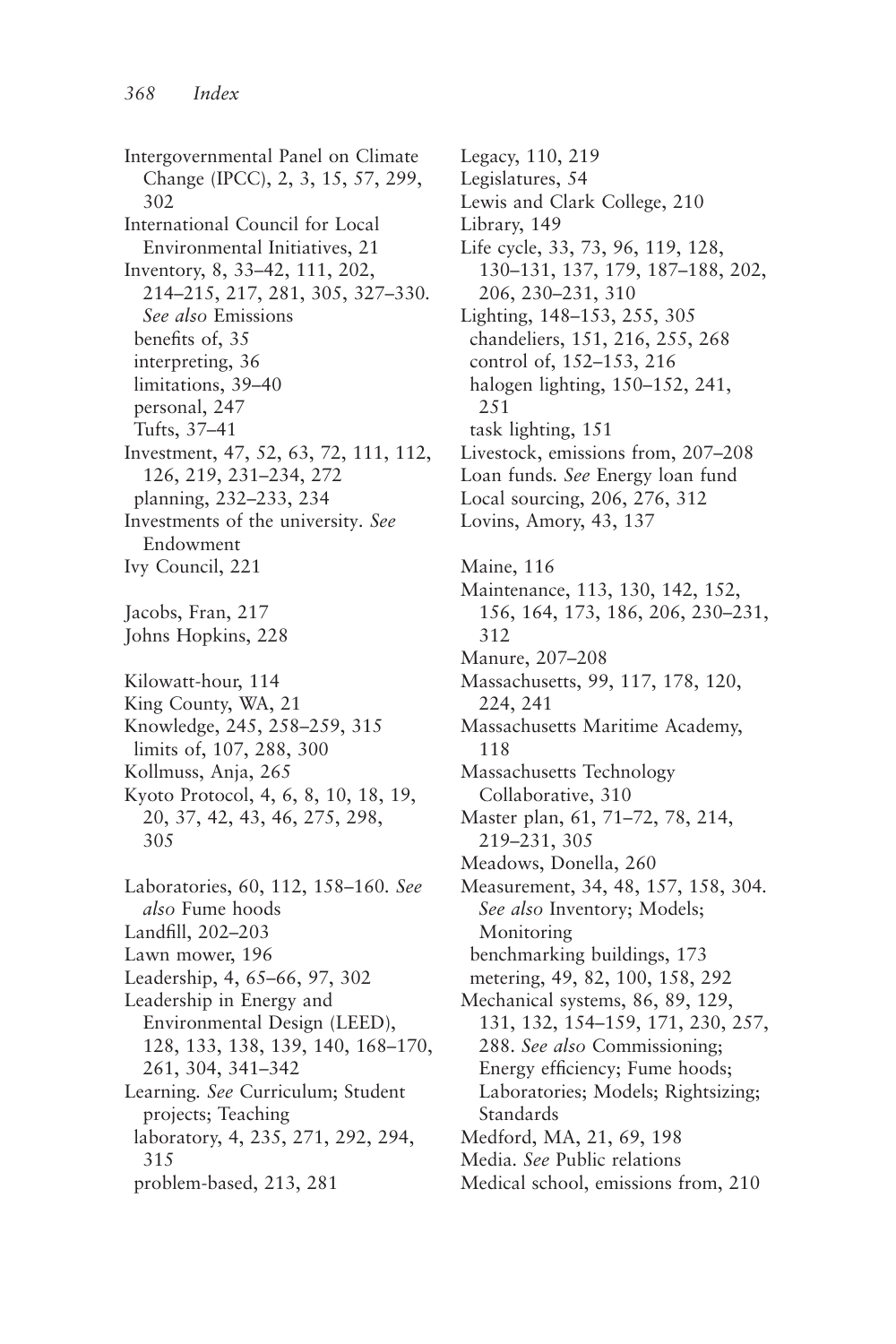Megawatt, 114 Megawatt-hour, 114 Methane, 7, 30, 203, 207–208, 335 Middlebury College, 24, 60, 228, 237, 241 Migration, 17, 279 Mission, of the institution, 67, 71, 228, 280, 304–305*. See also* Goals MIT, 166, 169, 221, 243 Mitigation, 225–226 Models building energy use, 124, 128, 133, 137, 171–172 global temperatures, 14–15 Monitoring, 48–49, 117, 158, 260, 291–292*. See also* Measurement Montreal Protocol, 7, 20 Moomaw, William, 3, 125 Motion sensors*. See* Occupancy sensors Motors, 154*. See also* Energy efficiency Mount Wachusett Community College, 119 Myths, 188, 252–255 National Academy of Sciences, 57–59, 303 National Association of College and University Business Officers (NACUBO), 167 National Environmental Policy Act, 289 National Oceanic and Atmospheric Administration (NOAA), 1, 276 National Research Council, 57 Natural gas, 28 New construction. *See* Construction New England Governors/Eastern Canadian Premiers, 22, 43, 45, 47, 220, 306 New Orleans, 21 New York, 21, 200, 313 *New York Times*, 200–201, 222, 277 Nitrous oxide, 7, 30–31, 208, 210

Norms, community, 248, 263 North Carolina State University, 192 Oberlin College, 47, 48, 60, 93, 127, 158 Occupancy sensors, 86, 89, 152, 159. *See also* Lighting; Vending machines Offsets, 47, 128, 201, 210–212, 220 Ohio State University, 192 Operations personnel, 54–56*. See also* Construction; Design teams; Engineers; Facilities department Organic, 198, 206, 209 Orr, David, 93 Ozone depletion, 7, 244 Parents, 204, 266–267 Parking, 189–194 Payback, 187, 247. *See also* Life cycle Pennsylvania State University, 60 Per capita emissions, 19, 20, 22 Performance evaluations, 312 Personal actions, 162, 243–269, 275–276, 302, 304*. See also* Behavior Photocopies, 179, 187, 240 Photovoltaics, 41, 69, 79, 116–117, 124, 135, 276 Piedmont Project, 273 Pilot projects, 61, 87–88, 93–95, 268 Planning, 213–242, 321*. See also* Master plan academic calendar, 235–236 community, 275 emergency, 226–227 facilities, 214, 230–231 financial, 214, 231–234 investment, 232–233 Plug loads, 160, 161–163, 249–257*. See also* Computers; Personal actions Policy, 41, 54, 57, 146, 236–242, 275, 302, 310–311, 320–321 emission reduction, 235–242 temperature, 238–240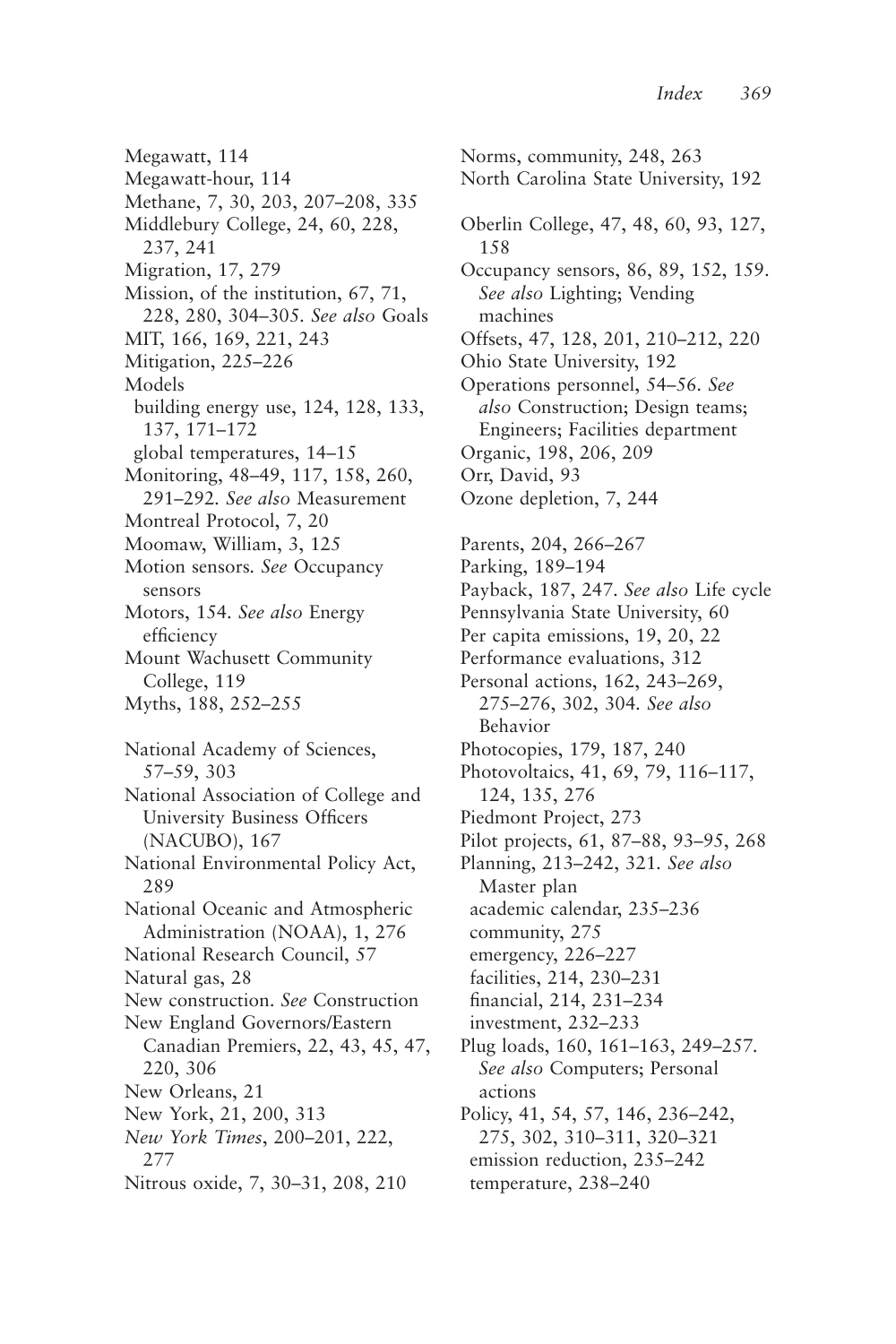Political action, 12, 262, 276, 302–303 Portland State University, 24 Poverty and climate change, 17, 274 Primary emissions, *See* Emissions Priorities, 34, 36, 51, 79, 82, 85, 86, 93, 268, 310–311*. See also* Goals Procurement. *See* Purchasing Program evaluation, 217–219 Programming, 135 Program theory, 215, 217 Protest, 65, 262 Provost, 53, 273 Public relations, 60, 61, 69, 87, 114 program visibility, 75, 88–89, 166 Public transportation, 189–193, 213. *See also* Transportation Purchasing, 33, 41, 52, 54, 55, 60, 160, 177–188, 220, 240, 246, 264, 268–269*. See also* Contracts Quality control, and student projects, 286–287 Questions, use of, 103–104, 125, 134 Recycled content, 178 Recycling, 61, 73, 82–83, 178, 202–205, 264–265, 305 Refrigeration, 205–206, 209, 240, 246–247, 251, 256*. See also* Dining services Regional Greenhouse Gas Initiative, 212 Regulatory compliance, 84, 120, 134, 142 Religion, 85 Renewable energy, 261, 322–323. *See also* Green power certification, 181–184 purchases, 179–186, 220 Renewable Portfolio Standard (RPS), 181 Renewables. *See* Green power Renovation*. See* Buildings, existing Research, 9, 59, 87, 309*. See also* Faculty

Resilience, 17, 262, 272 Resources, 167–174, 311–312, 319–325 Responsibility, personal*. See* Personal actions Rhode Island, 117 Rightsizing, 154, 155–156, 159, 161 Risk, 42, 43, 44, 91–93, 97, 127, 132, 223, 308, 310 Rocky Mountain Institute, 47, 132, 137 Romm, Joseph, 234 Roofs, 117, 142, 148, 230, 313 Rowan University, 250 Rutgers, 178 Schedules, 120, 126, 131–132*. See also* Academic calendar; Space utilization; Time Schematic design, 136 Sea-level rise, 3, 224, 244, 272, 274 Sequestration. *See* Carbon sequestration Service learning, 269 Shared-vehicle program, 193–194 Shareholder activism, 97, 233 Shuttle bus, 200 Sims, Kelly, 3 Social marketing, 217, 253, 258–260, 287 Social responsibility, 28, 97, 261, 269, 302 Society for the Protection of New Hampshire Forests, 119 Society of College and University Planners (SCUP), 167 Solar electricity. *See* Photovoltaics Solar installation, 313 Solar professionals, 134, 313–314 Solar radiation, 14 Solar thermal, 116, 158, 247, 313–314, 337 Solid waste, 202–205, 264–265. *See also* Recycling Somerville, MA, 21 Space heaters, 239, 250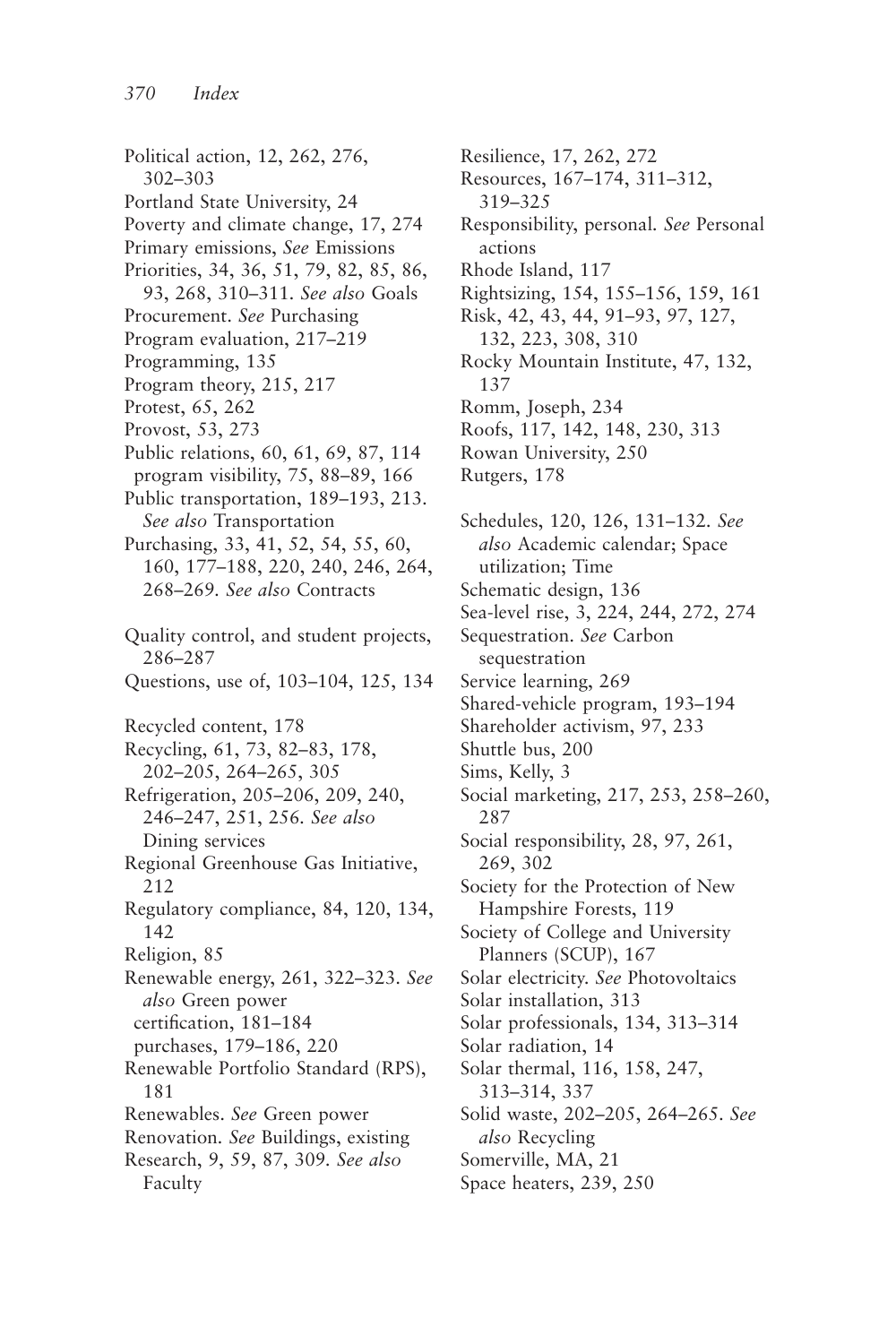Space utilization, 28, 236*. See also* Schedules Speakers, 59, 234, 272 Specifications*. See* Standards Staff, 5, 55, 50–61, 79–80, 106, 122, 142, 160, 173, 200, 226, 247–248, 260, 267–268, 280, 287, 314 Standards, 37, 137, 138, 170–171 Steam systems, 28, 33, 76, 86, 101, 156, 164–166, 286*. See also* Central facilities steam traps, 156–157 Sterman, John D., 15, 243–244 Storms, 1, 17, 224, 227, 235–236 Strategy, 51, 63, 85–92 Student projects, 80, 91, 93–95, 271–300, 313, 335–339 Students, 6, 61–63, 65–66, 80, 88, 266–267, 305, 308–309, 315 fees, 185, 192, 267 government, 62 referendum, 11 residential, 263–265 Subnational efforts, 21–22 SUNY Buffalo, 82, 141, 158, 237 Sustainability coordinator, 73–74 Sustainable development, sustainability, 189, 229, 265, 296, 305 Sweeney, Linda Booth, 15, 243–244 Swiss Re, 7, 223 Systems thinking, 136, 260, 278–279, 312. *See also* Life cycle Task lighting*. See* Lighting Teaching, 174, 271–300, 309, 312*. See also* Curriculum; Faculty; Student projects Technology, 271, 275, 303, 307 Lock-in, 246 Teichert, Kurt, 261 Telephone-data facilities, 161, 209, 286 Temperature policy, 236–240, 256*. See also* Policy Texas, 118

Tilling, 209 Time, 7, 80, 109, 120 Toilets, dual flush, 276 Toor, Will, 189–192 Toyota, 193, 195 Training, 68, 69, 122, 160, 173, 216, 268, 314 Transportation, 187, 188–202. *See also* Vehicles Travel, 34, 199–202, 237, 241, 246, 337 Trees, 207, 209–210, 211. *See also* Forest management Trustees, 53, 66, 119–120 Tufts Climate Initiative, 4, 63, 67–69, 93–95, 145, 194, 200, 202, 247–248, 261, 264–266, 282, 286, 298, 309, 314, 345 Tufts University, 3–5, 10, 11, 21, 29, 34, 42, 48, 60, 61, 63, 67–70, 77, 80, 92, 98, 100, 122, 141, 160, 172, 175, 179, 195, 196, 204, 205, 263, 278, 298, 341 Civil and Environmental Engineering, 175 climate change goals, 42–43 Climate Impacts on Metro Boston (CLIMB), 224 Dental Medicine, 30, 210 Environmental Consciousness Outreach (ECO), 11, 266 inventory, 37–41 Jumbo Yard Sale, 205 Schmalz House, 94, 218, 292, 313 Sophia Gordon Hall, 341–343 Tisch, Jonathan M., College, 260–261 Tufts Environmental Literacy Institute, 272–273 Tufts Greenhouse Gas Reduction Plan, 214–215 Urban and Environmental Policy and Planning, 93–95, 258, 297 Veterinary Medicine, 30, 198, 207 Wildlife Clinic, 98, 124, 131, 156, 307, 308